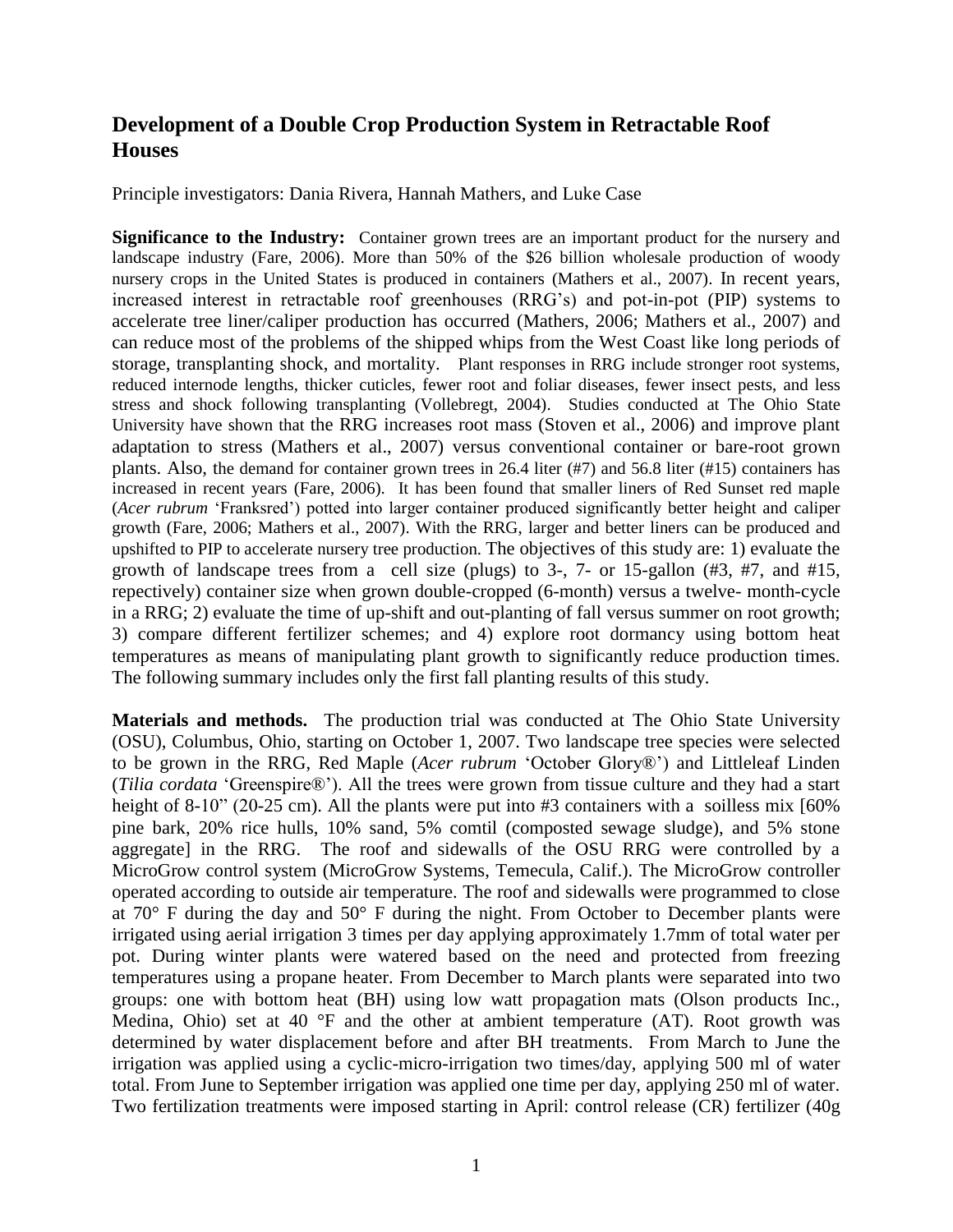of Osmocote 19-5-8) applied at potting and a combination of 20g of the CR applied at potting supplemented with liquid fertilizer (LF) (Scott's 21-7-7 at 400 ppm) delivered by a Dosatron® injector every two weeks. The same total nitrogen was delivered in the CR and the  $CR + LF$ treatments. Plants were arranged in a split plot design (main plot- temperature, subplot – fertilizer) with 4 replications. Three plants per treatment were harvested for growth measures, which consisted of height, caliper (taken at 2.4 cm), leaf area, and shoot and root dry weights. EC, pH and NO<sup>3</sup> were also measured using a VTEM pour-through procedure (Ruter, 1998). The measures were analyzed in ANOVA using PROC GLM with SAS software (SAS Institute, Inc., Cary, NC). Treatments were compared using least significant differences with  $\alpha = 0.05$ .

**Results and Discussion.** *Bottom Temperature.* Different studies have shown that the root dormancy of woody plant is species dependent. In two root growth experiments at OSU, it was found that *Magnolia virginiana* does not show root dormancy but *Cornus kousa* roots showed true dormancy (Daniel, Mathers and Case, 2008, unpublished). This root growth could help the shoot to come out more vigorously. There was no significant difference between the BH treatments for red maple of littleleaf linden in this study (data not shown). The plants used for this experiment were small so if there was a growth it was not enough to measure by water volume displacement. It was interesting that both species were planted from the same size but they had different amount of roots. Red maple had 1 ml of water volume displacement in both measures (before and after) and Littleleaf Linden had about 2 ml of water volume displacement. It was also observed that the roots were growing only downward to the bottom of the pot during this time. It is important to mention that the heating mat sensor was put in the middle of the pot, but the plants were so small that they were only at the top of the pot. Because of the sensor placement, there was only a little temperature difference between the BH treatments. If this experiment is repeated the sensor should be placed closer to the roots. There were no significance differences for any of the measures (height, caliper, leaf area, root and shoot dry weights) between the BH treatments (data not shown). As we did not find any differences in root growth, it is expected that the measures also did not show any differences.

*Fertilizers*. The fertilizers were evaluated to determine if there is enhanced growth with different fertilizer schemes. There were no significant differences for height, leaf area, dry shoot and root weights between the two fertilizers scheme when averaged over species and temperatures. However, caliper was significant between the two fertilizer treatments. Caliper measures were higher for the trees with the combination of controlled release and liquid fertilizer than the controlled release alone (Fig. 1). The electrical conductivity (EC),  $pH$  and  $NO<sub>3</sub>$  measures were not significantly different between fertilizers (Table 1). Ruter and Garber (1998) recommend that an EC between 0.2 and 1 mS/cm with a controlled release fertilizer for nursery crops is acceptable. They mention that a liquid feed should have an EC between 0.75 and 1.5 mS/cm. The values in this study were in the acceptable range for the EC for both fertilizers. In a previous study we found that the LF was excessive; however, in that study, LF was applied daily instead of intermittently as in this study and 1500 mL of water was applied daily. In this experiment we used 500ml or less of water per day and the liquid fertilization was applied every two weeks. The amount of total nitrogen and fertilizer was the same. Also, the previous study was conducted over three months, and the duration of this experiment was one year. The pH measures were also in the recommended range (5.2-6.2), which is acceptable for most of the nursery plants grown in soilless media. According to the Florida Container BMP Guide (2006), the adequate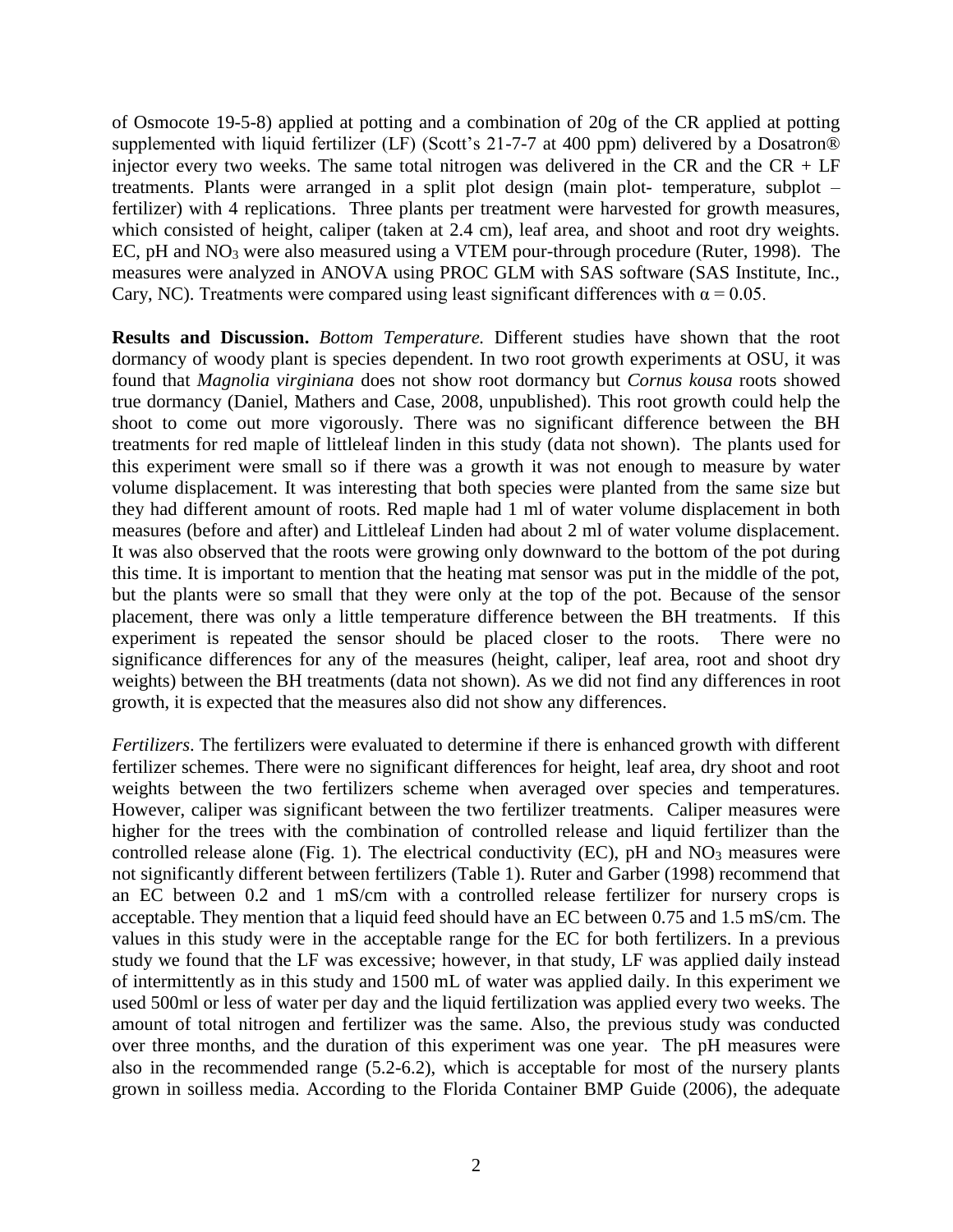amount of  $NO<sub>3</sub>$  using the pour through method should be between 15 to 25 ppm for a slow release and between 50 to 100 ppm for liquid fertilizers. In this case the CR showed a higher  $NO<sub>3</sub>$  than the adequate amounts for container plants but the CR+LF was in the appropriate rage (Table 1).

*Species*. The Red maples and littleleaf linden trees started at approximately the same size. After one year of growth, the littleleaf linden was significantly taller (Fig. 2) and had a larger caliper (Fig. 3) than the red maple. However, the growth habit between species varies, so it is not surprising that the growth is different between the species in this study. All the trees were trained to bamboo stakes, pruned on a regular basis, and not allowed to develop lateral shoots. However, there were no significant differences between the species for leaf area and root and shoot dry weight (data not shown).

**Table 1.** Average of chemical analysis

| Fertilizers | $EC$ (mS/cm) | pH   | $NO3$ (ppm) |
|-------------|--------------|------|-------------|
| CR          | 0.76         | 5.24 | 115.63      |
| $CR + LF$   | 0.76         | 5.28 | 87.0        |

Figure 1. Caliper measures for fertilizer averaged over species (red maple and littleleaf linden) and temperature (bottom heat or no bottom heat) when grown in a retractable roof greenhouse.



Treatments with different letters are significantly different between the same evaluation measures.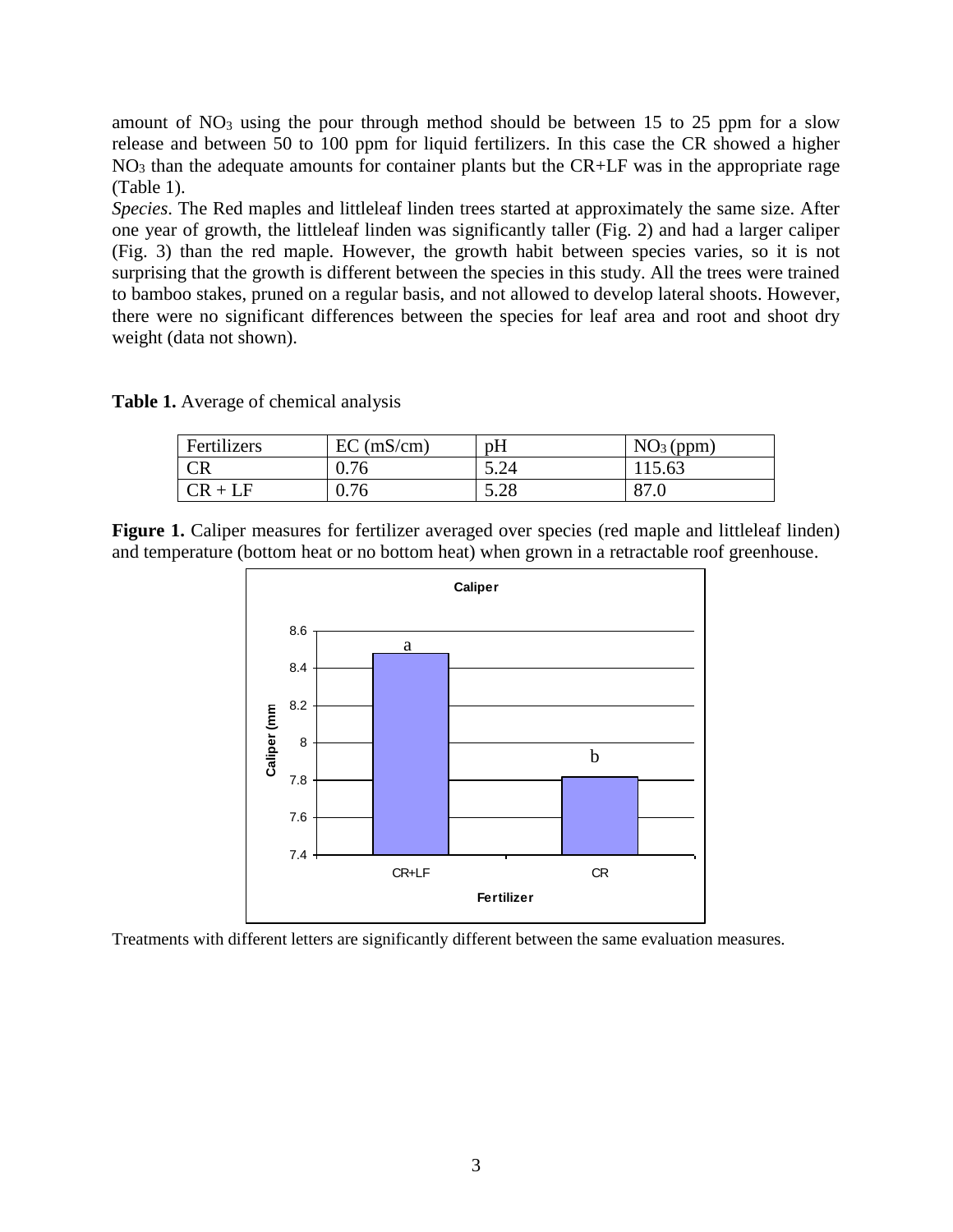**Figure 2.** Height of red maple and littleleaf linden when averaged over fertilizer (control release and control release + liquid feed) and temperature (bottom heat or no bottom heat) when grown in a retractable roof greenhouse.



Treatments with different letters are significantly different between the same evaluation measures.

Figure 3. Caliper measures of red maple and littleleaf linden when averaged over fertilizer (control release and control release + liquid feed) and temperature (bottom heat or no bottom heat) when grown in a retractable roof greenhouse.



Treatments with different letters are significantly different between the same evaluation measures.